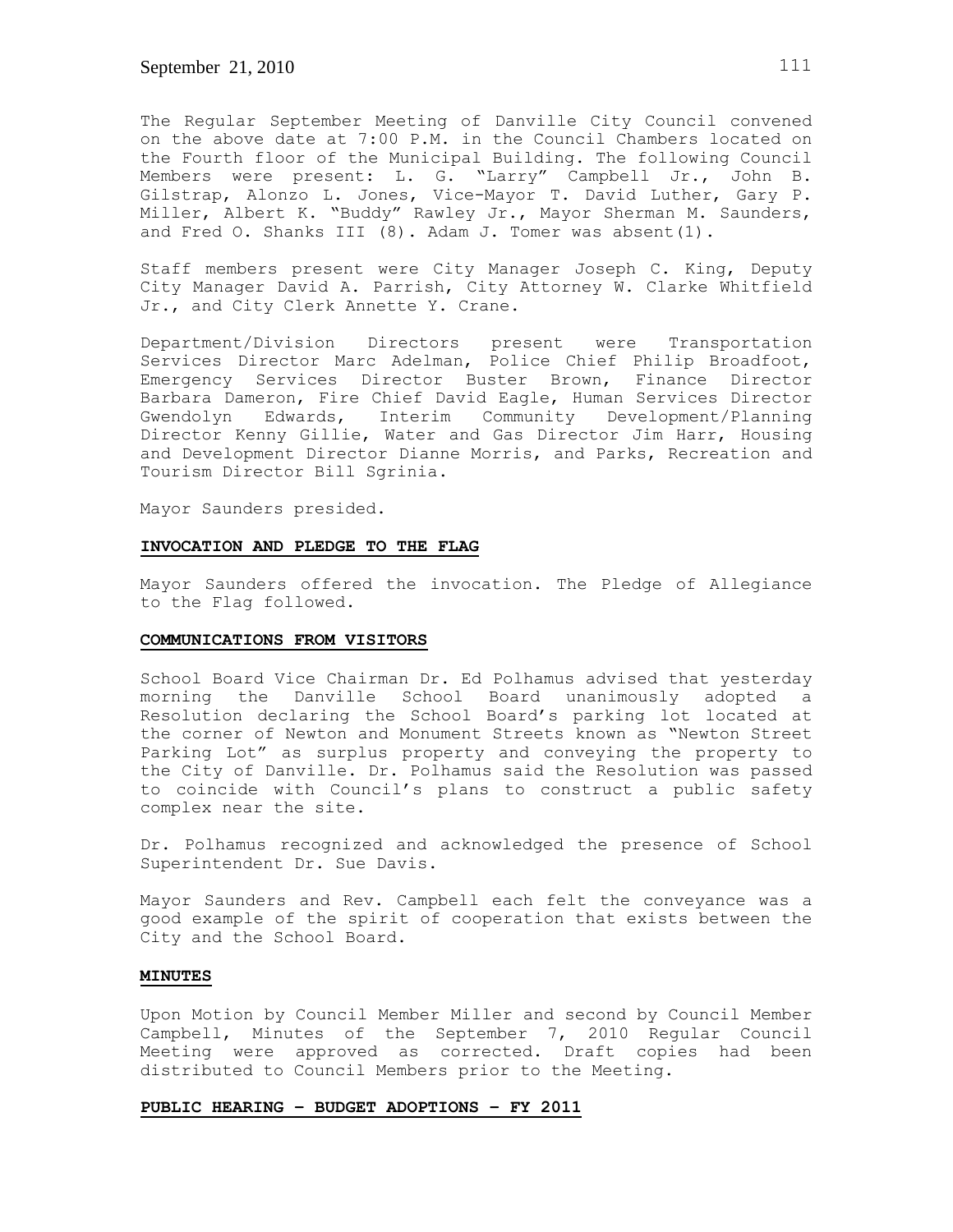Mayor Saunders announced the following budget amendments (Items 2-4) had been previously discussed by Council and introduced for First Reading. The items will be further considered during the Public Hearing. After the Public Hearing is closed, there will be no separate discussion on the items and they will be enacted by one motion. If a citizen or Council Member desires discussion, the item will be removed from the Consent Process and considered separately.

Mayor Saunders opened the floor for a Public Hearing to consider amendments to the FY 2011 Budget Appropriation Ordinance. Notice of the Public Hearing was published in the Danville Register and Bee on September 13, 2010. No one present desired to be heard and the Public Hearing was closed.

Upon Motion by Vice-Mayor Luther and second by Council Member Campbell, Ordinance No. 2010-09.03 presented by its First Reading on September 7, 2010 amending the Fiscal Year 2011 Budget Appropriation Ordinance for a federal grant in the amount of approximately \$46,689 to aid the Food Services Operations at W. W. Moore Jr. Detention Home and appropriating same was adopted by the following vote:

| VOTE:   | $8 - 0$                                            |
|---------|----------------------------------------------------|
| AYE:    | Campbell, Gilstrap, Jones, Luther, Miller, Rawley, |
|         | Saunders, and Shanks (8).                          |
| NAY:    | None (0)                                           |
| ABSENT: | Tomer (1).                                         |

Upon Motion by Vice-Mayor Luther and second by Council Member Campbell, Ordinance No. 2010-09.04 presented by its First Reading on September 7, 2010 amending the Fiscal Year 2011 Budget Appropriation Ordinance by increasing certain revenues to provide for Title III-B and Title III-D grant funds and local share for senior citizen programs and appropriating same was adopted by the following vote:

| VOTE:   | $R - N$                                            |
|---------|----------------------------------------------------|
| AYE:    | Campbell, Gilstrap, Jones, Luther, Miller, Rawley, |
|         | Saunders, and Shanks (8).                          |
| NAY:    | None (0)                                           |
| ABSENT: | Tomer $(1)$ .                                      |

Upon Motion by Vice-Mayor Luther and second by Council Member Campbell, Ordinance No. 2010-09.05 presented by its First Reading on September 7, 2010 amending the Fiscal Year 2011 Budget Appropriation Ordinance to provide for the proceeds from the sale of General Obligation Bonds of Fiscal Year 2011 and appropriating same was adopted by the following vote:

VOTE: 8-0 AYE: Campbell, Gilstrap, Jones, Luther, Miller, Rawley, Saunders, and Shanks (8).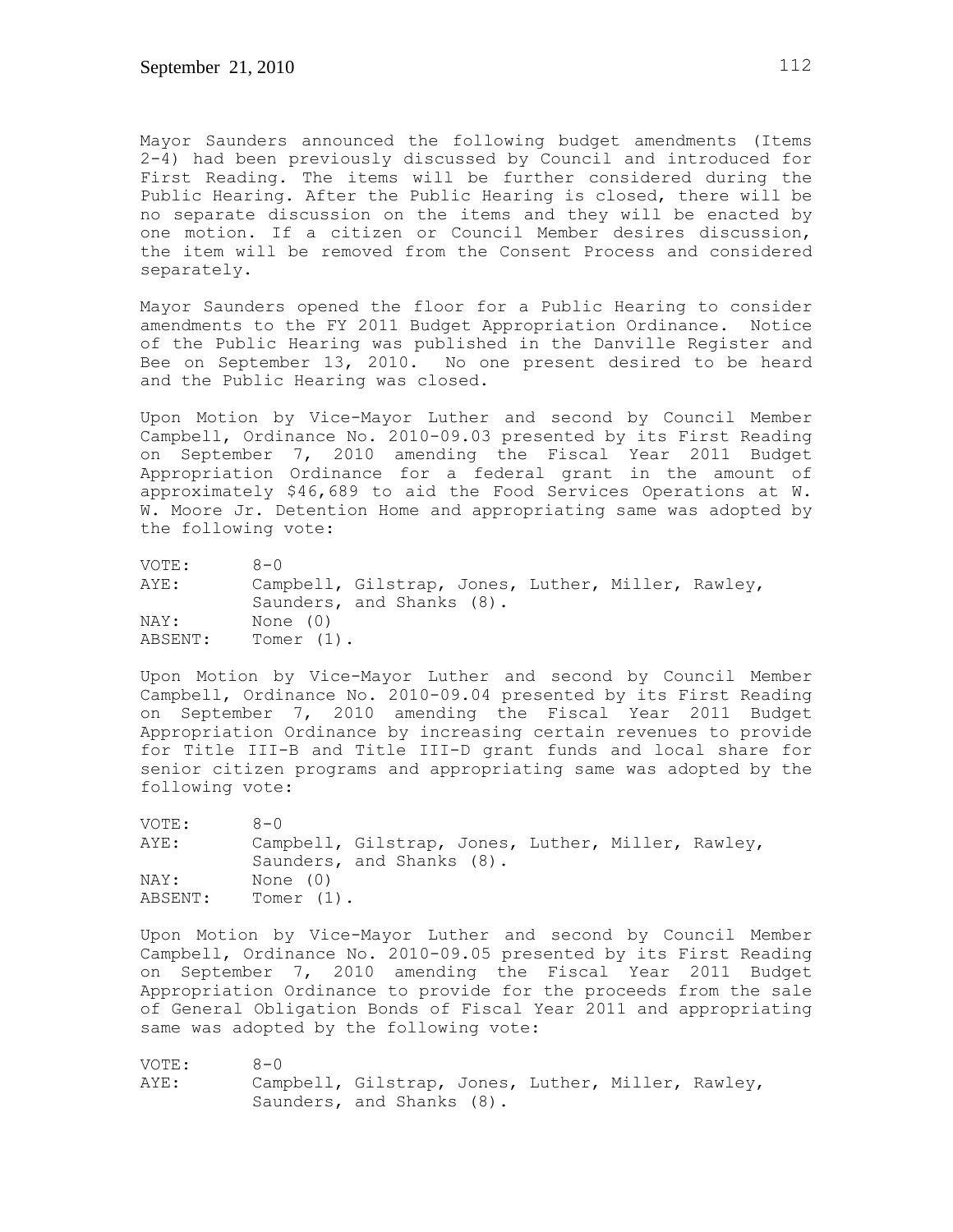NAY: None (0) ABSENT: Tomer (1).

# **PUBLIC HEARING–ISSUE GOBs-\$3,300,000–REFINANCE LEASE OBLIGATIONS**

Mayor Saunders opened the floor for a Public Hearing to consider authorizing the issuance of General Obligation Bonds in the maximum principal amount of \$3,300,000 to refinance certain outstanding lease obligations incurred in connection with its Social Services building and Courts and Jail complex. Notice of the Public Hearing was published in the Danville Register and Bee on September 8 and 14, 2010. No one present desired to be heard and the Public Hearing was closed.

Upon Motion by Council Member Shanks and second by Council Member Rawley, an Ordinance entitled:

# ORDINANCE NO. 2010-09.06

AN ORDINANCE AUTHORIZING THE ISSUANCE OF GENERAL OBLIGATION BONDS OF THE CITY OF DANVILLE, VIRGINIA, IN THE MAXIMUM PRINCIPAL AMOUNT OF \$3,300,000 TO REFINANCE CERTAIN OUTSTANDING LEASE OBLIGATIONS OF THE CITY INCURRED IN CONNECTION WITH ITS SOCIAL SERVICES BUILDING AND COURTS AND JAIL COMPLEX

was presented by its First Reading, as required by City Charter, to lie over before final adoption.

# **PUBLIC HEARING – AMEND CHAPTER 41 OF ZONING ORDINANCE-FLOODPLAIN OVERLAY DISTRICT**

Mayor Saunders opened the floor for a Public Hearing to consider amending and reordaining certain sections of Chapter 41 of the Zoning Code by repealing Article 3.T entitled "Floodplain Overlay District" and replacing said Article with a new Article 3.T entitled "Floodplain Overlay District." Notice of the Public Hearing was published in the Danville Register and Bee on September 10 and 17, 2010. No one present desired to be heard and the Public Hearing was closed.

Council Member Shanks moved adoption of an Ordinance entitled:

### ORDINANCE NO. 2010-09.07

AN ORDINANCE AMENDING AND REORDAINING CERTAIN SECTIONS OF CHAPTER 41, ENTITLED "ZONING ORDINANCE", OF THE DANVILLE CITY CODE BY REPEALING ARTICLE 3.T, ENTITLED "FLOODPLAIN OVERLAY DISTRICT" AND REPLACING SAID ARTICLE WITH A NEW ARTICLE 3.T, ENTITLED "FLOODPLAIN OVERLAY DISTRICT."

Council Member Rawley seconded the Motion.

In response to Mr. Shanks, Mr. Gillie replied that new properties had been added to the floodplain district due to studies across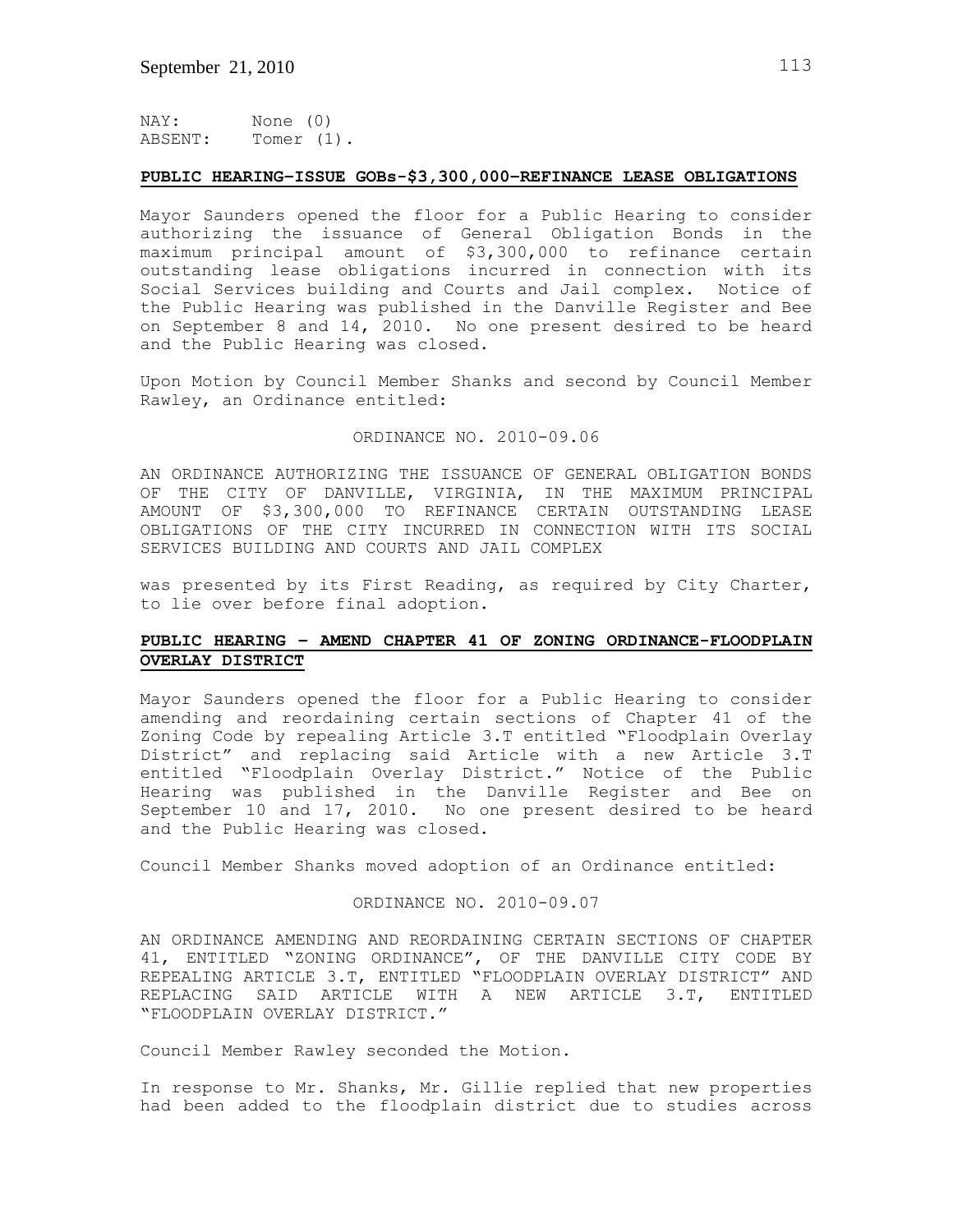the State that indicate more properties are now affected by flood waters. The City participates in the National Flood Insurance Program (NFIP) that allows property owners to purchase insurance protection against losses resulting from flooding. Mr. Gillie said that as a participant in the NFIP, the City is required to adopt new floodplain management regulations and maps periodically.

Mr. Gillie advised that in addition to the public hearing held by the Planning Commission on August 9, a special meeting of the Planning Commission was scheduled for August 23 to give citizens an additional opportunity for input. However, there were not enough Planning Commission members present for a quorum, so approximately thirty (30) citizens were met with individually by the Planning staff. At that time, the proposed amendments to the Floodplain Overlay regulations and maps were reviewed with the citizens who were present.

Mayor Saunders urged residents to obtain copies of the floodplain regulations, which can be obtained in Mr. Gillie's office or on the City's website.

The Motion carried by the following vote:

| VOTE:   | $8 - 0$                                            |
|---------|----------------------------------------------------|
| AYE:    | Campbell, Gilstrap, Jones, Luther, Miller, Rawley, |
|         | Saunders, and Shanks (8).                          |
| NAY:    | None (0)                                           |
| ABSENT: | Tomer (1).                                         |

### **BUDGET AMENDMENT – FY 2011 – VIRGINIA WIRELESS E-911 GRANT**

Upon Motion by Council Member Jones and second by Council Member Rawley, an Ordinance entitled:

# ORDINANCE NO. 2010-09.08

AN ORDINANCE AMENDING THE FISCAL YEAR 2011 BUDGET APPROPRIATING ORDINANCE TO PROVIDE FOR A GRANT IN THE AMOUNT OF \$49,967 FROM THE VIRGINIA WIRELESS E-911 SERVICES BOARD PUBLIC SAFETY ANSWERING POINT GRANT

was presented by its First Reading, as required by City Charter, to lie over before final adoption.

#### **BUDGET AMENDMENT FY 2011–W. W.MOORE JR. DETENTION HOME SERVICES**

Upon Motion by Council Member Campbell and second by Council Member Rawley, an Ordinance entitled:

# ORDINANCE NO. 2010-09.09

AN ORDINANCE AMENDING THE FISCAL YEAR 2011 BUDGET APPROPRIATION ORDINANCE FOR A GRANT FROM THE DEPARTMENT OF JUVENILE JUSTICE IN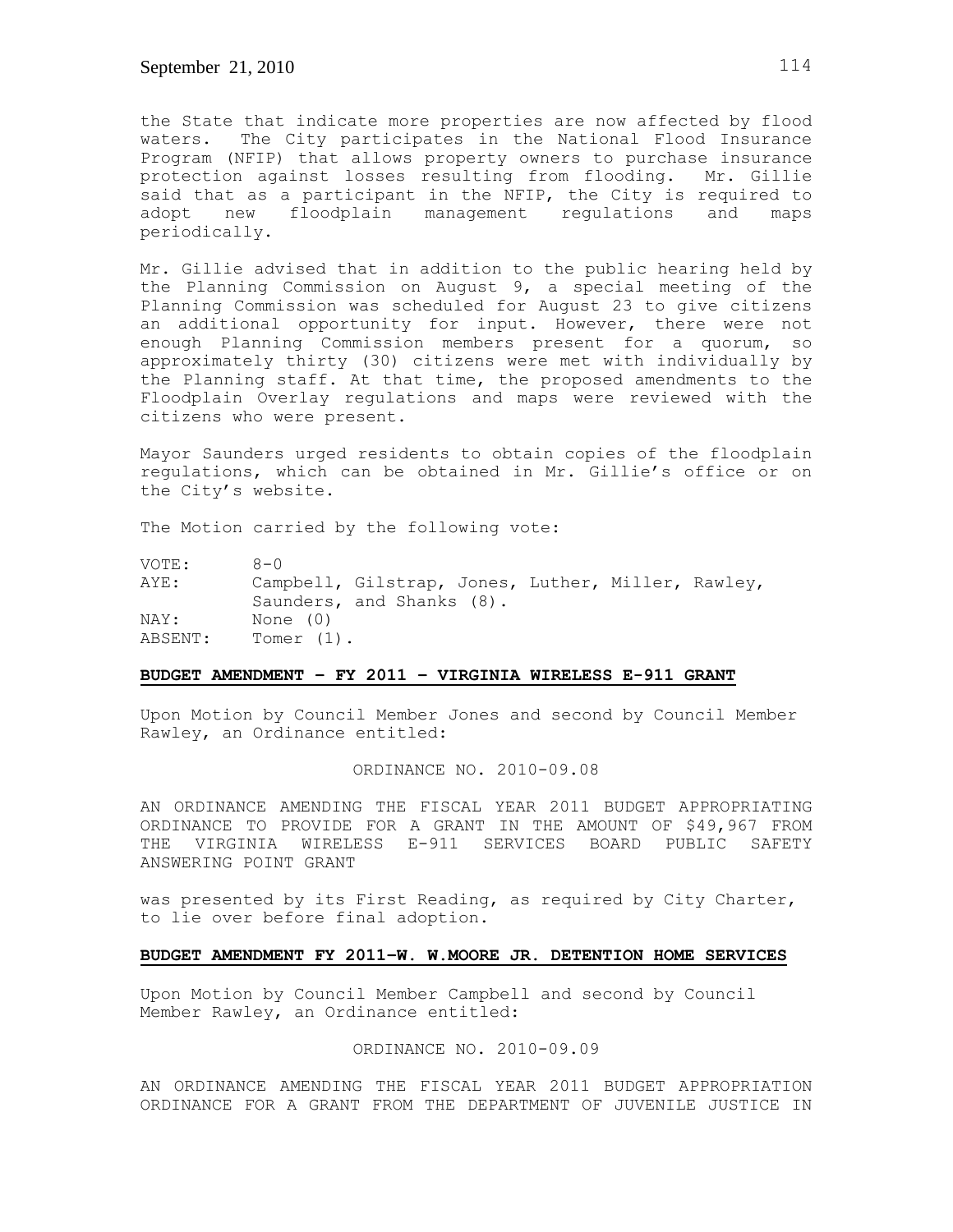THE AMOUNT OF \$86,456 AND A LOCAL SHARE OF \$26,324, FOR A TOTAL APPROPRIATION OF \$112,780, TO PROVIDE FOR THE ELECTRONIC MONITORING AND OUTREACH DETENTION PROGRAMS AND OTHER CONTRACTED SERVICES FOR THE CITY OF DANVILLE AT THE W. W. MOORE JR. DETENTION HOME AND APPROPRIATING SAME

was presented by its First Reading, as required by City Charter, to lie over before final adoption.

#### **COMMUNITY DEVELOPMENT BLOCK GRANT PROGRAM AMENDMENT-FY 2011**

Vice-Mayor Luther moved adoption of a Resolution entitled:

RESOLUTION NO. 2010-09.03

A RESOLUTION APPROVING A COMMUNITY DEVELOPMENT BLOCK GRANT PROGRAM AMENDMENT OF THE CITY OF DANVILLE'S CONSOLIDATED PLAN FOR THE FISCAL YEAR JULY 1, 2010-JUNE 30, 2011.

The Motion was seconded by Council Member Jones and carried by the following vote:

VOTE: 8-0 AYE: Campbell, Gilstrap, Jones, Luther, Miller, Rawley, Saunders, and Shanks (8). NAY: None (0) ABSENT: Tomer (1).

# **DELINQUENT & IMPROPERLY ASSESSED TAXES REPORT – JUNE 30, 2010**

Council Member Shanks moved adoption of a Resolution entitled:

RESOLUTION NO. 2010-09.04

A RESOLUTION ACKNOWLEDGING RECEIPT OF AND APPROVING THE REPORTS, DATED AUGUST 24, 2010, OF DELINQUENT AND IMPROPERLY ASSESSED TAXES AS OF JUNE 30, 2010, PREPARED AND SUBMITTED TO THE COUNCIL BY THE DIRECTOR OF FINANCE.

The Motion was seconded by Council Member Miller and carried by the following vote:

| VOTE:   | $R - N$                                            |  |
|---------|----------------------------------------------------|--|
| AYE:    | Campbell, Gilstrap, Jones, Luther, Miller, Rawley, |  |
|         | Saunders, and Shanks (8).                          |  |
| NAY:    | None (0)                                           |  |
| ABSENT: | Tomer $(1)$ .                                      |  |

## **CANCEL OCTOBER 5 COUNCIL MEETING – RESCHEDULE TO OCTOBER 7**

Council Member Rawley moved adoption of a Resolution entitled:

RESOLUTION NO. 2010-09.05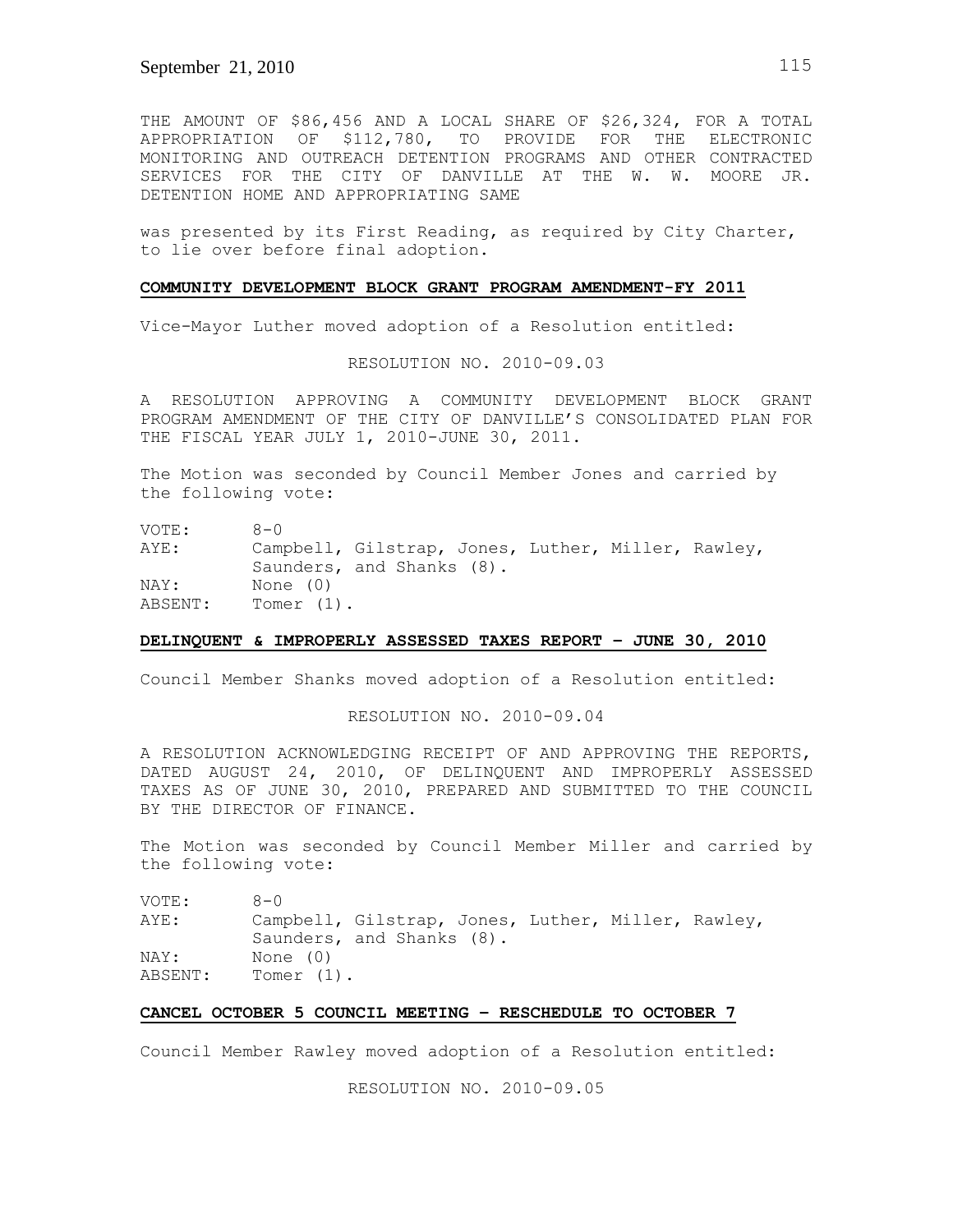A RESOLUTION CANCELING THE REGULAR MEETING OF CITY COUNCIL SCHEDULED FOR TUESDAY, OCTOBER 5, 2010 AND SCHEDULING A SPECIAL MEETING OF CITY COUNCIL ON THURSDAY, OCTOBER 7, 2010.

The Motion was seconded by Council Member Shanks and carried by the following vote:

VOTE: 8-0 AYE: Campbell, Gilstrap, Jones, Luther, Miller, Rawley, Saunders, and Shanks (8). NAY: None (0) ABSENT: Tomer (1).

### **COMMUNICATIONS**

City Manager King announced the next meeting of the Coalition for a Safe Danville would take place on Tuesday, September 28, 4:00 P.M. at the Westwood Middle School.

City Attorney Clarke Whitfield reported that approximately \$510,194.70 in delinquent taxes had been collected for the City by Sands Anderson.

There was no communication from the City Clerk.

## **ROLL CALL**

Council Member Jones reported a Job Fair is scheduled for Wednesday at the Institute for Advanced Learning and Research beginning at 11:00 a.m. Mr. Jones said 275 jobs were being offered and encouraged citizens to attend.

Mr. Jones asked Mr. King to gather information on a certain locality's water park and report his findings to Council.

Council Member Rawley remembered Marguerite McCormick who passed on Sunday, September 5. Ms. McCormick had worked for Congressman Dan Daniel before coming to the City's employee as the Executive Assistant to four city managers, beginning with the City's first City Manager, T. Edward Temple. She retired in 1999.

Dr. Miller commended the work of the area's Chamber of Commerce. He reported he had attended a Chamber of Commerce function recently and representatives from the City of Charlotte, NC, were very impressed with the organization. The representatives felt the local Chamber was far superior to the one in Charlotte.

The Meeting adjourned at 7:29 P.M.